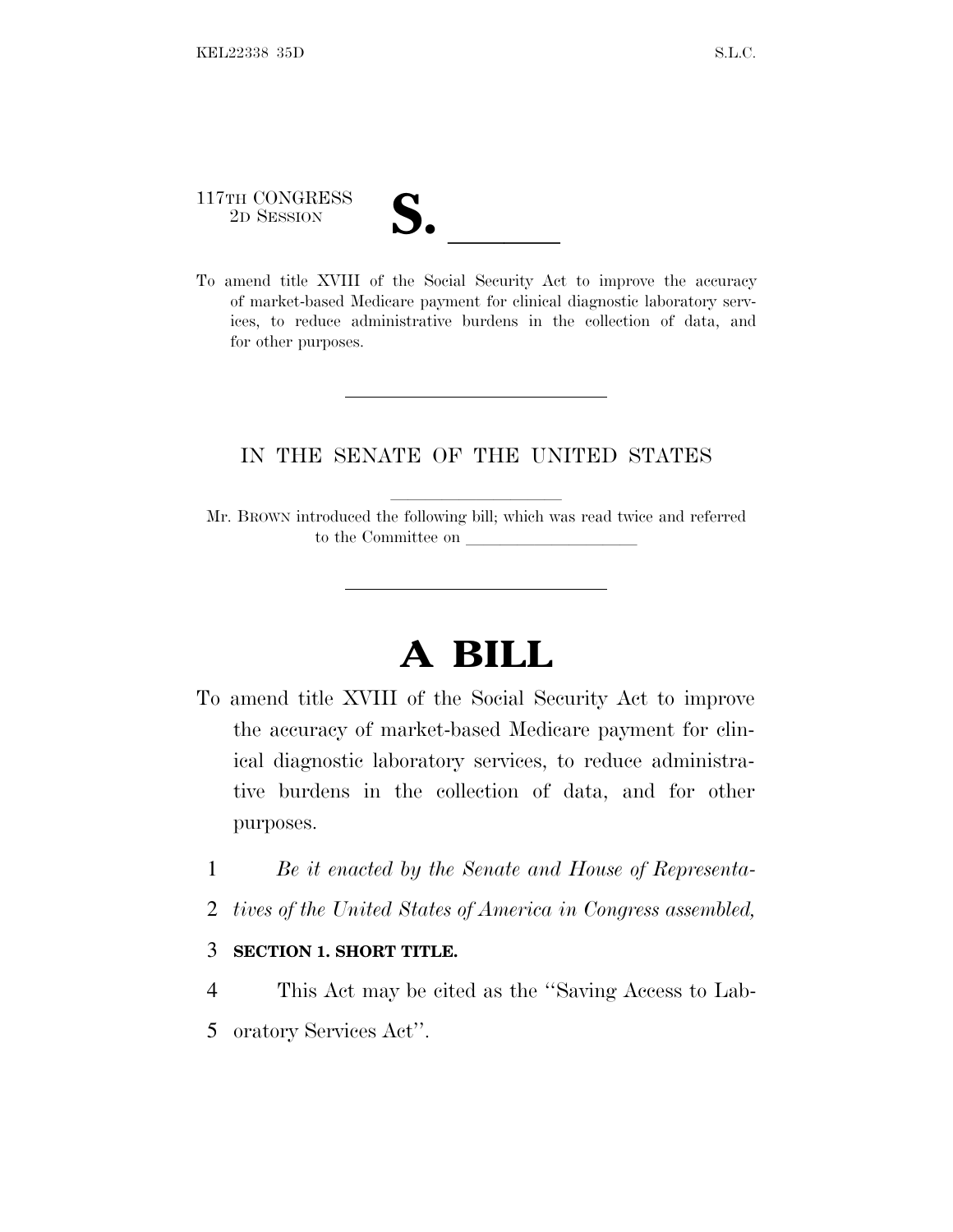| 1              | SEC. 2. MODIFICATION OF REQUIREMENTS FOR MEDICARE                     |
|----------------|-----------------------------------------------------------------------|
| $\overline{2}$ | CLINICAL DIAGNOSTIC LABORATORY TESTS.                                 |
| 3              | (a) USE OF STATISTICAL SAMPLING FOR WIDELY                            |
| $\overline{4}$ | CLINICAL<br>AVAILABLE<br>DIAGNOSTIC<br>LABORATORY                     |
| 5              | TESTS.-                                                               |
| 6              | (1) IN GENERAL.—Section $1834A(a)(1)$ of the                          |
| 7              | Social Security Act $(42 \text{ U.S.C. } 1395 \text{m} - 1(a)(1))$ is |
| 8              | amended—                                                              |
| 9              | $(A)$ in subparagraph $(A)$ , by striking "Sub-                       |
| 10             | ject to subparagraph (B)" and inserting "Sub-                         |
| 11             | ject to subparagraphs $(B)$ and $(C)$ "; and                          |
| 12             | (B) by adding at the end the following new                            |
| 13             | subparagraph:                                                         |
| 14             | "(C) USE OF STATISTICAL SAMPLING FOR                                  |
| 15             | WIDELY AVAILABLE CLINICAL DIAGNOSTIC LAB-                             |
| 16             | ORATORY TESTS.-                                                       |
| 17             | "(i) IN GENERAL.—Subject to clause                                    |
| 18             | (ii), with respect to data collection periods                         |
| 19             | for reporting periods beginning on or after                           |
| 20             | January 1, 2026, in the case of a widely                              |
| 21             | available clinical diagnostic laboratory test                         |
| 22             | (as defined in clause (iii)), in lieu of re-                          |
| 23             | quiring the reporting of applicable infor-                            |
| 24             | mation from each applicable laboratory,                               |
| 25             | the Secretary shall require the collection                            |
| 26             | and reporting of applicable information                               |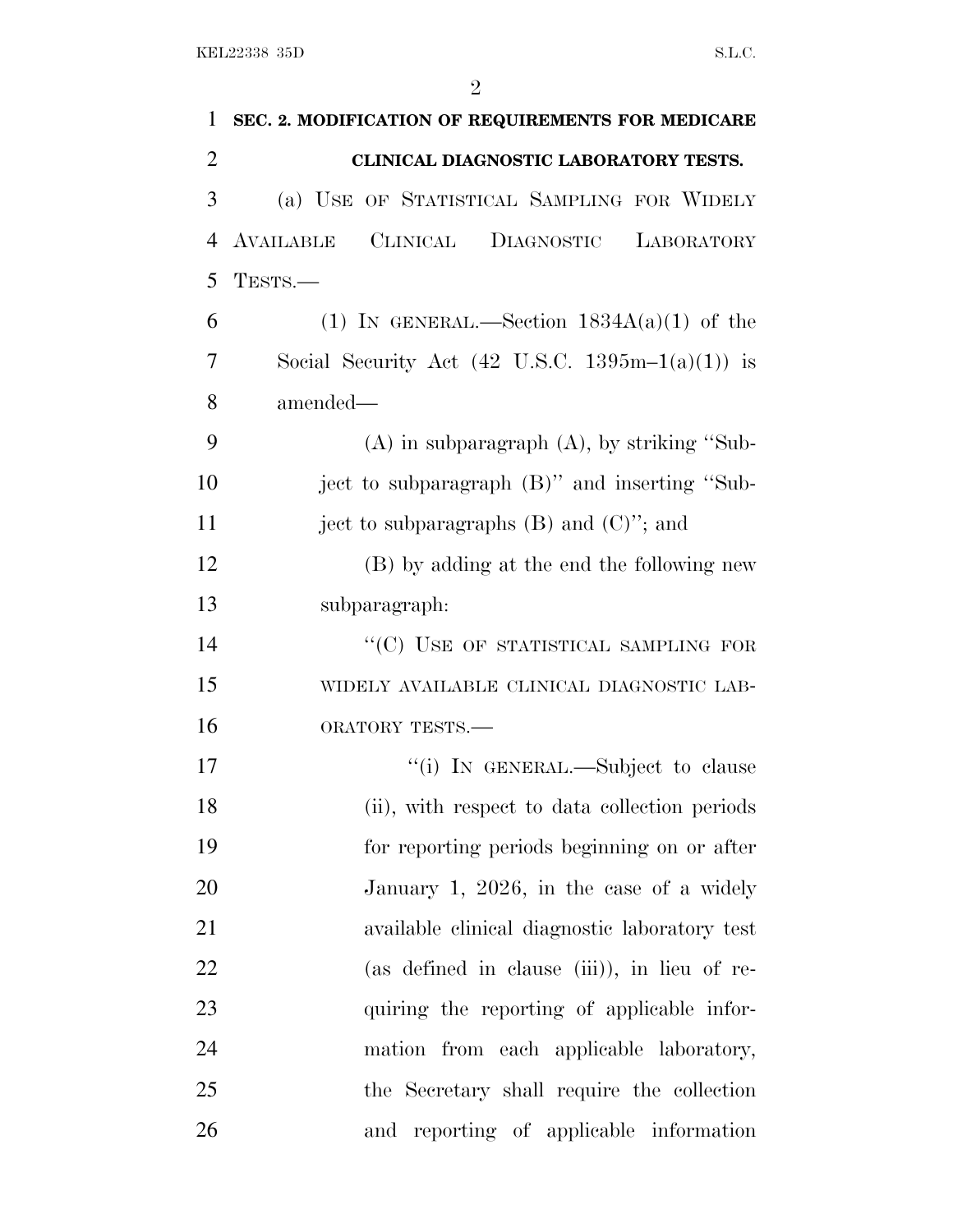| $\mathbf{1}$   | from a statistically valid sample of applica- |
|----------------|-----------------------------------------------|
| $\overline{2}$ | ble laboratories for each such widely avail-  |
| 3              | able clinical diagnostic laboratory test.     |
| $\overline{4}$ | ``(ii)<br>REQUIREMENTS FOR STATIS-            |
| 5              | TICAL SAMPLING.                               |
| 6              | $\lq\lq$ (I) IN GENERAL.—The<br>Sec-          |
| $\overline{7}$ | retary, in consultation with stake-           |
| 8              | holders, shall develop a methodology          |
| 9              | for a statistically valid sample under        |
| 10             | clause (i), using the maximal brewer          |
| 11             | selection method, as described in the         |
| 12             | June 2021 Medicare Payment Access             |
| 13             | Commission Report to the Congress,            |
| 14             | to establish the payment amount for a         |
| 15             | widely available clinical diagnostic lab-     |
| 16             | oratory test under paragraph (2) of           |
| 17             | subsection (b) for each applicable            |
| 18             | HCPCS code for a widely available             |
| 19             | clinical diagnostic laboratory test.          |
| 20             | REPRESENTATIVE<br>``(II)<br>SAM-              |
| 21             | PLING.—The methodology under sub-             |
| 22             | clause (I) for a statistically valid sam-     |
| 23             | ple under clause (i) shall, for each ap-      |
| 24             | plicable HCPCS code for a widely              |
|                |                                               |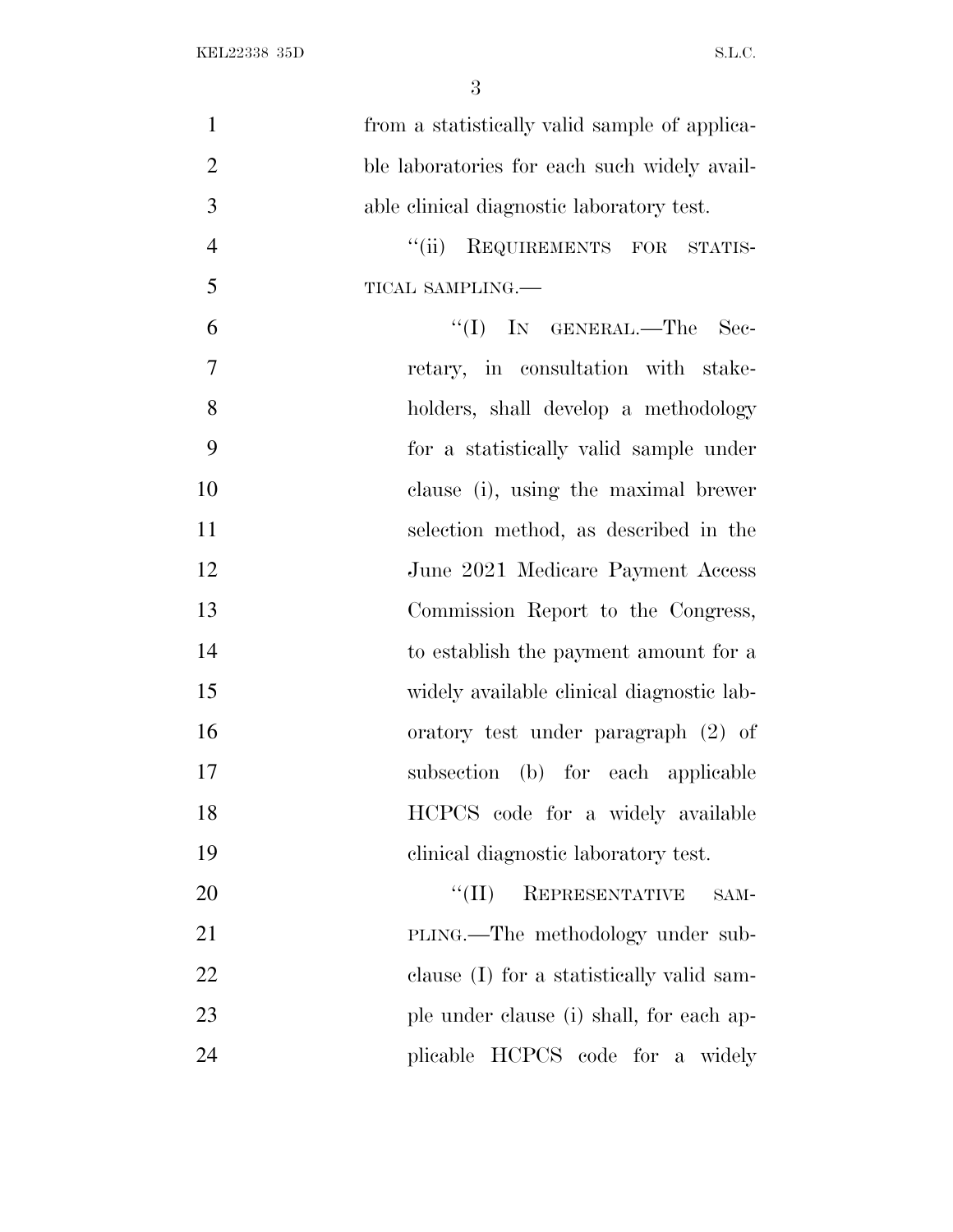available clinical diagnostic laboratory  $2 \t\t \text{test}$  $"(aa)$  provide for a sample that allows for the payment amounts established under para- graph (2) of subsection (b) for such a test to be representative of rates paid by private payors to applicable laboratories receiving payment under this section, in-11 cluding independent laboratories, hospital laboratories, hospital outreach laboratories, and physi- cian office laboratories that fur-15 nish the widely available clinical 16 diagnostic laboratory test;  $''(bb)$  include applicable in- formation (as defined in para-19 graph (3)) with respect to such widely available clinical diag-21 nostic laboratory test from such 22 different types of applicable lab- oratories; and 24 ''(cc) be of sufficient size to 25 accurately and proportionally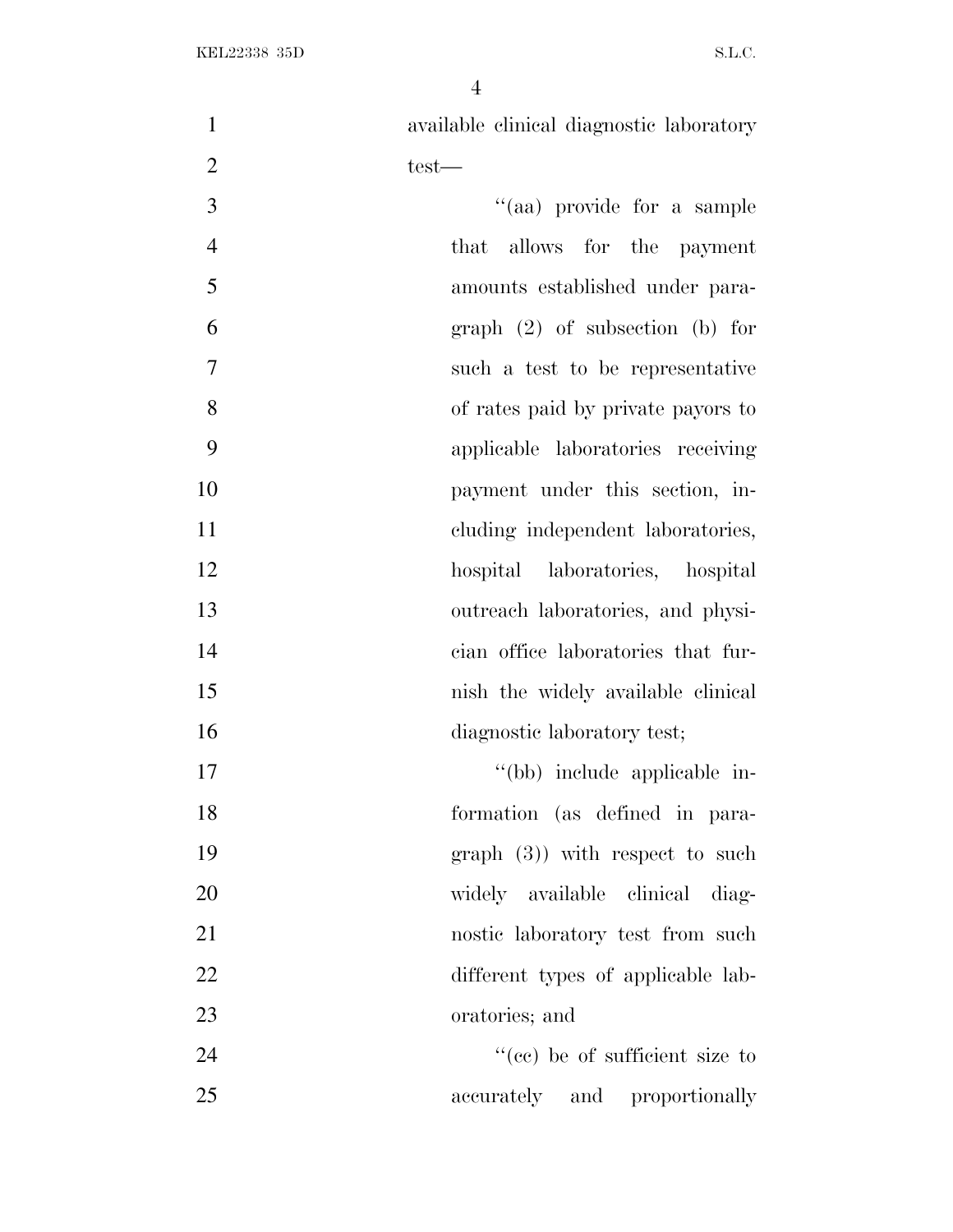| $\mathbf{1}$   | represent the range of private         |
|----------------|----------------------------------------|
| $\overline{2}$ | payor payment rates received by        |
| 3              | each such type of applicable lab-      |
| $\overline{4}$ | oratory weighted according to the      |
| 5              | utilization rates of each type of      |
| 6              | applicable laboratory for the          |
| 7              | widely available clinical diag-        |
| 8              | nostic laboratory test during the      |
| 9              | first 6 months of the calendar         |
| 10             | year immediately preceding the         |
| 11             | data collection period applicable      |
| 12             | to the sample to be collected.         |
| 13             | "(III) LEAST BURDENSOME DATA           |
| 14             | COLLECTION AND REPORTING PROC-         |
| 15             | ESSES.—The methodology developed       |
| 16             | by the Secretary shall be designed to  |
| 17             | reduce administrative burdens of data  |
| 18             | collection and reporting on applicable |
| 19             | laboratories and the Centers for Medi- |
| 20             | care & Medicaid Services to the great- |
| 21             | est extent practicable.                |
| 22             | "(IV) PUBLICATION OF LIST OF           |
| 23             | WIDELY AVAILABLE CLINICAL DIAG-        |
| 24             | NOSTIC LABORATORY TESTS AND NO-        |
| 25             | TIFICATION TO APPLICABLE LABORA-       |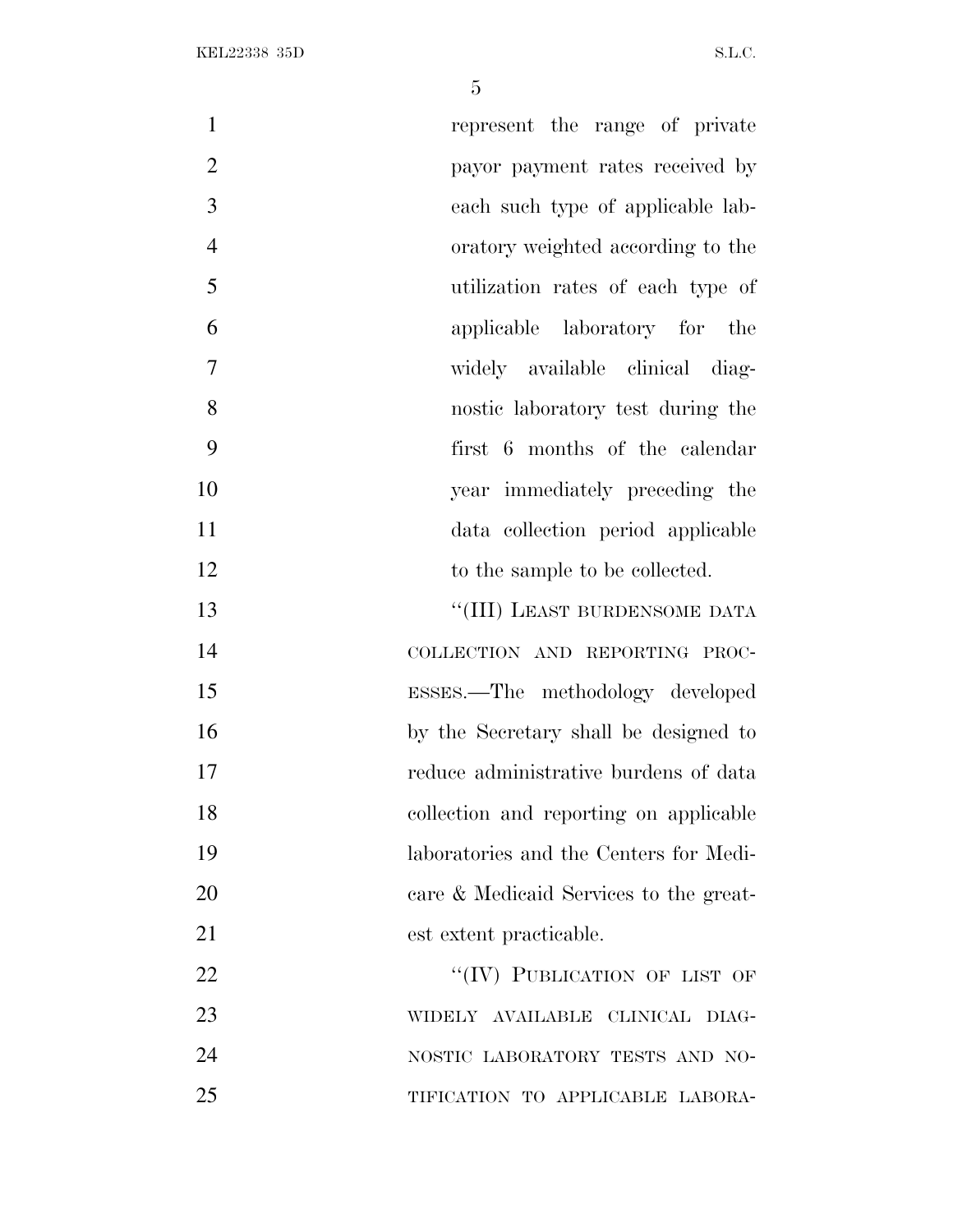| $\mathbf{1}$   | TORIES REQUIRED TO REPORT APPLI-              |
|----------------|-----------------------------------------------|
| $\overline{2}$ | CABLE INFORMATION.—Not later than             |
| 3              | September 30 of the year immediately          |
| $\overline{4}$ | preceding each data collection period         |
| 5              | (as defined in paragraph $(4)$ ), the         |
| 6              | Secretary shall publish in the Federal        |
| 7              | Register a list of widely available clin-     |
| 8              | ical diagnostic laboratory tests and          |
| 9              | shall directly notify applicable labora-      |
| 10             | tories required to report applicable in-      |
| 11             | formation under this subsection.              |
| 12             | "(iii) DEFINITION OF WIDELY AVAIL-            |
| 13             | ABLE CLINICAL DIAGNOSTIC LABORATORY           |
| 14             | TEST.—In this subparagraph, the term          |
| 15             | 'widely available clinical diagnostic labora- |
| 16             | tory test' means a clinical diagnostic lab-   |
| 17             | oratory test that meets both of the fol-      |
| 18             | lowing criteria during the first 6 months of  |
| 19             | the calendar year immediately preceding       |
| 20             | the data collection period applicable to the  |
| 21             | sample to be collected:                       |
| 22             | "(I) PAYMENT RATE.-The pay-                   |
| 23             | ment amount determined for the clin-          |
| 24             | ical diagnostic laboratory test under         |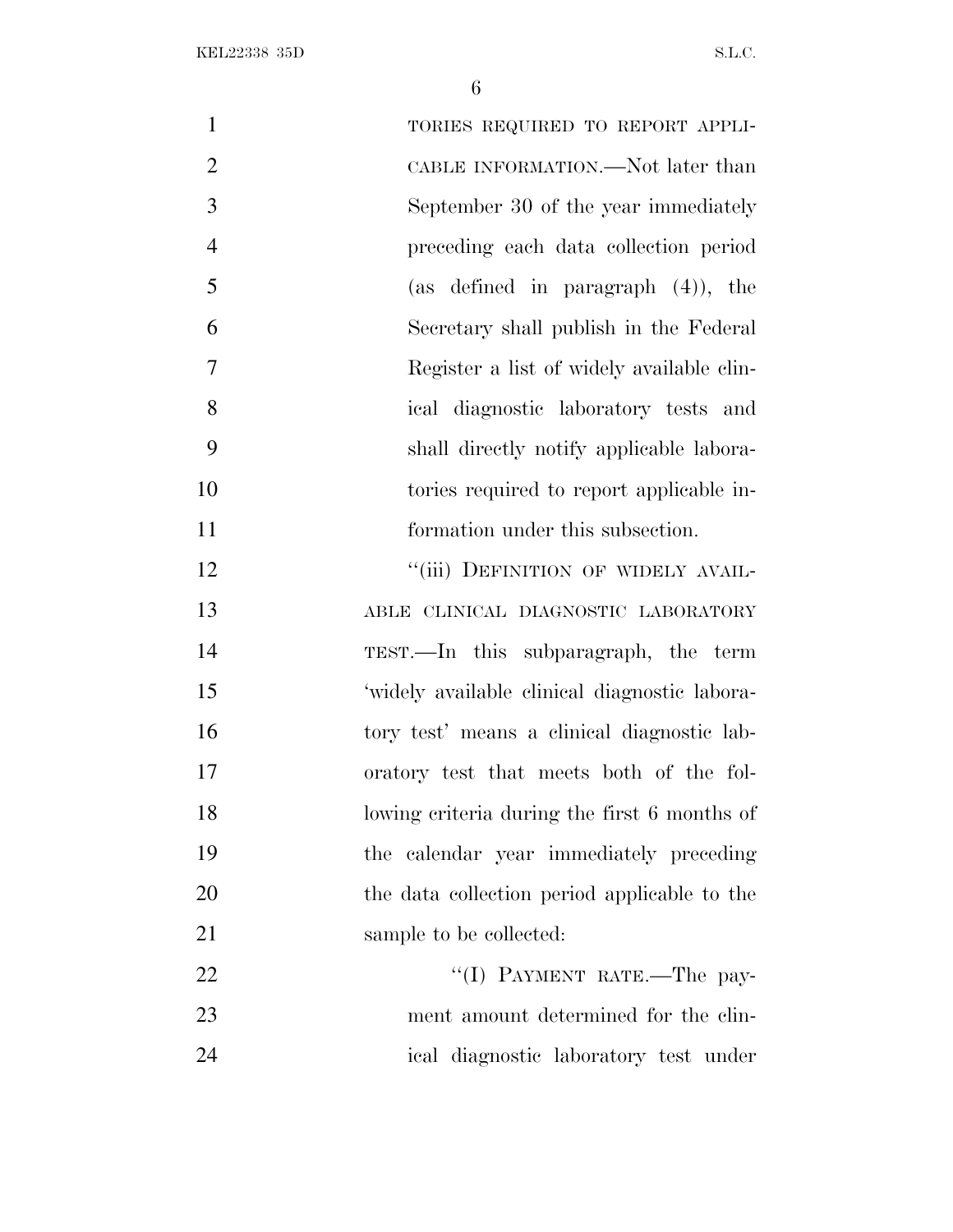1 this section is less than \$1,000 per 2 test. ''(II) NUMBER OF LABORATORIES PERFORMING THE TEST.—The num- ber of applicable laboratories receiving payments under this section for the clinical diagnostic laboratory test (as determined by the Secretary using the national provider identifier of the pro- vider of services or supplier on the claim submitted for payment under 12 this part for such test) exceeds 100.". (2) DELAYS TO REVISED REPORTING PERIODS 14 AND REPORTING PERIOD FREQUENCY. (A) IN GENERAL.—Section 16 1834A(a)(1)(B) of the Social Security Act  $(42)$ 17 U.S.C.  $1395m-1(a)(1)(B)$  is amended— (i) in clause (i), by striking ''Decem- ber 31, 2022'' and inserting ''December 31, 2024'';

21 (ii) in clause (ii), by striking "begin- ning January 1, 2023, and ending March 23 31, 2023" and inserting "beginning Janu- ary 1, 2026, and ending March 31, 2026''; and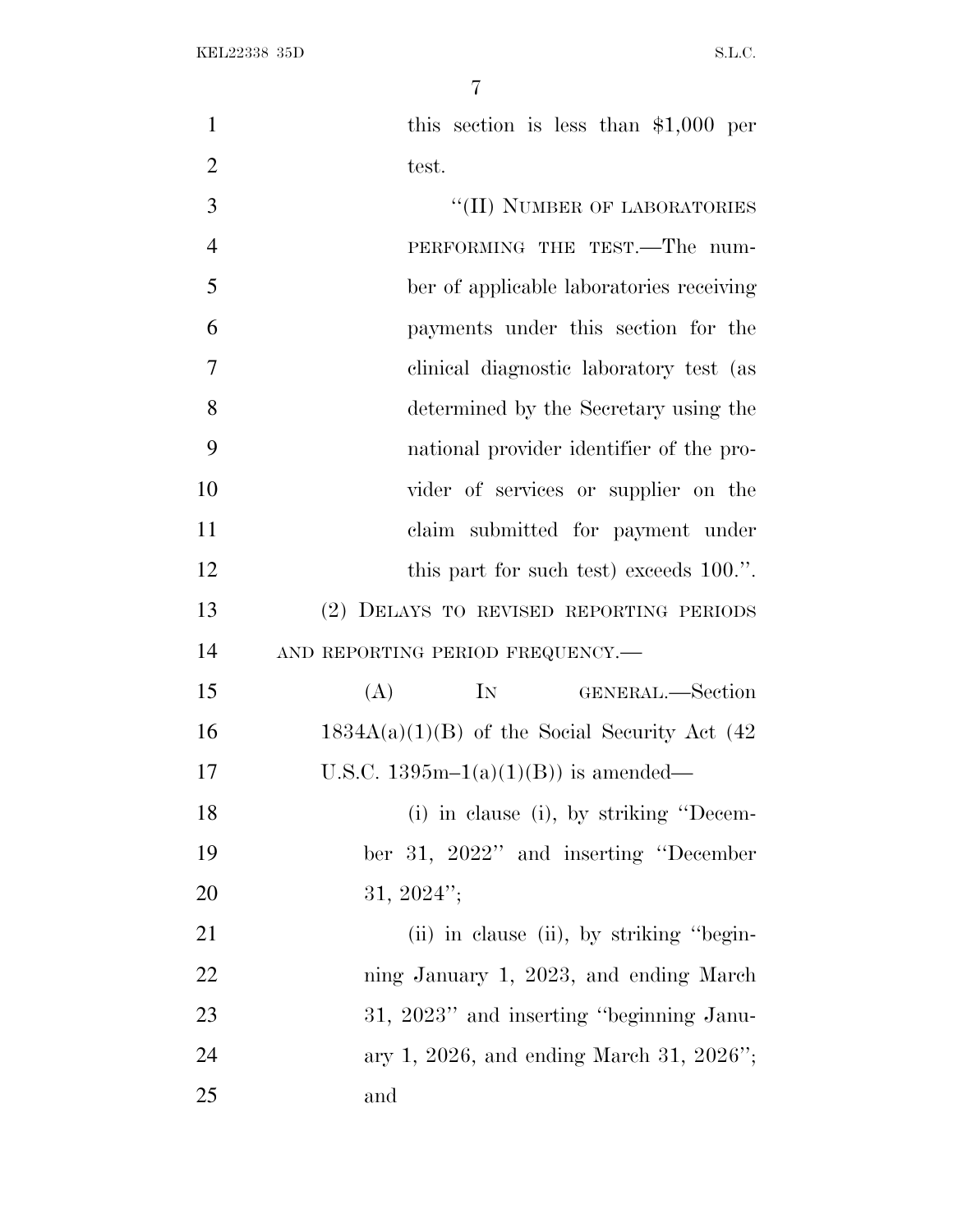KEL22338 35D S.L.C.

1 (iii) in clause (iii) by striking "every 2 three years'' and inserting "every four years''.

4 (B) CONFORMING CHANGE TO DEFINITION OF DATA COLLECTION PERIOD.—Section 6 1834A(a)(4)(B) of the Social Security Act  $(42)$ 7 U.S.C.  $1395m-1(a)(4)(B)$  is amended by strik- ing ''January 1, 2019, and ending June 30, 2019'' and inserting ''January 1, 2025, and ending June 30, 2025''.

 (b) ELIMINATION OF MAJORITY OF MEDICARE REVE-12 NUES TEST.—The first sentence of section  $1834A(a)(2)$ 13 of the Social Security Act  $(42 \text{ U.S.C. } 1395 \text{m} - 1(a)(2))$  is amended by striking ''In this section'' and all that follows through the period and inserting the following: ''Notwith- standing determinations of applicable laboratories made prior to January 1, 2024, the term 'applicable laboratory' means a laboratory that receives at least \$12,500 in pay- ments under this section during the first 6 months of the calendar year immediately preceding the applicable data collection period.''.

 (c) MODIFICATIONS TO APPLICABLE INFORMATION REPORTED.—

 (1) MEDICAID MANAGED CARE RATES.—Section 1834A(a)(8)(C) of the Social Security Act (42)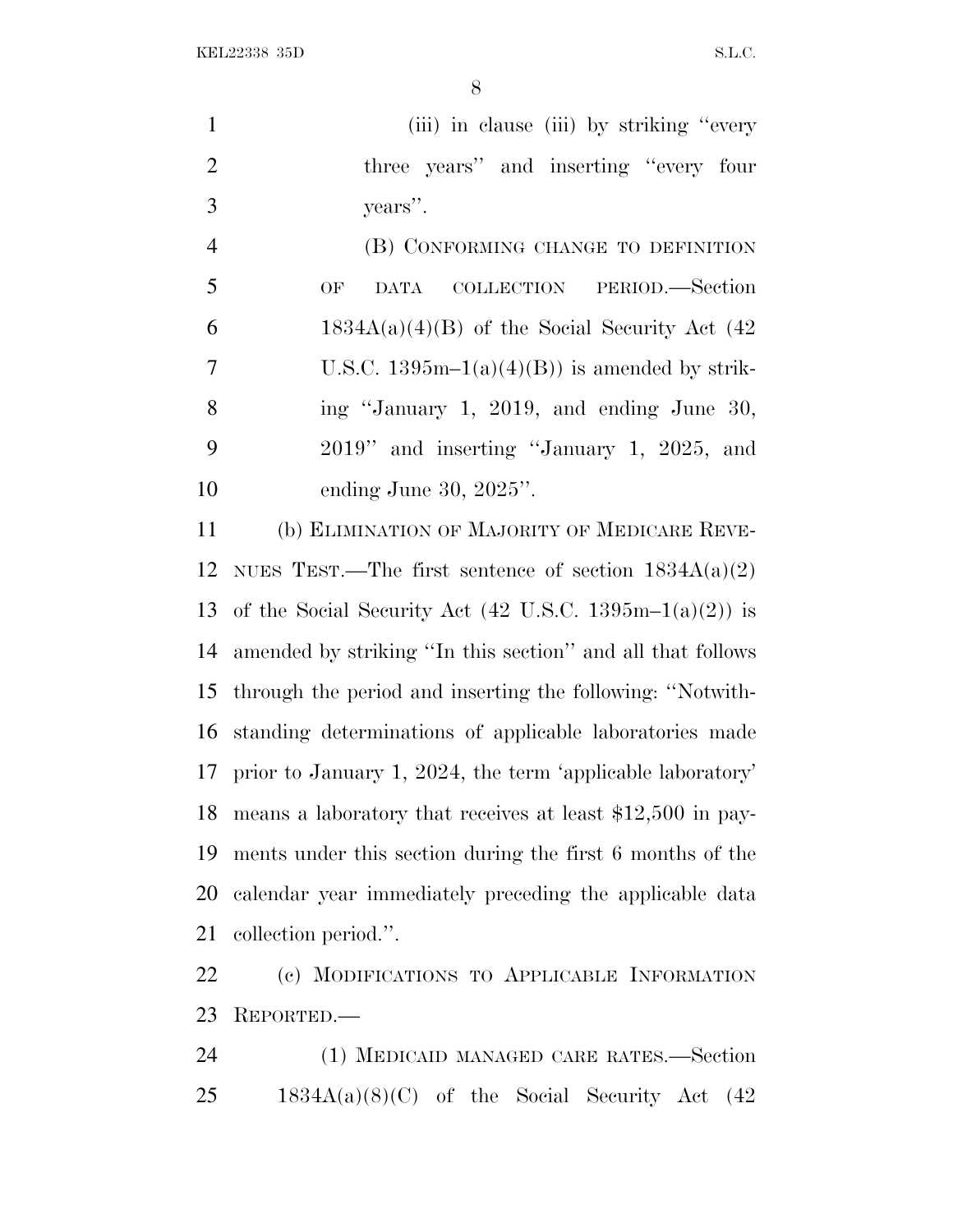| $\mathbf{1}$   | U.S.C. $1395m-1(a)(8)(C)$ is amended by striking                    |
|----------------|---------------------------------------------------------------------|
| $\overline{2}$ | "A medicaid managed care organization" and insert-                  |
| 3              | ing "With respect to data collection periods for re-                |
| $\overline{4}$ | porting periods beginning before January 1, 2026, a                 |
| 5              | medicaid managed care organization (as defined in                   |
| 6              | section $1903(m)$ ".                                                |
| 7              | (2) AUTHORITY TO EXCLUDE MANUAL REMIT-                              |
| 8              | TANCES.—Section $1834A(a)(3)$ of the Social Secu-                   |
| 9              | rity Act $(42 \text{ U.S.C. } 1395 \text{m} - 1(a)(3))$ is amended— |
| 10             | $(A)$ in subparagraph $(A)$ , by striking "sub-                     |
| 11             | ject to subparagraph (B)," and inserting "sub-                      |
| 12             | ject to subparagraphs $(B)$ and $(C)$ "; and                        |
| 13             | (B) by adding at the end the following new                          |
| 14             | subparagraph:                                                       |
| 15             | "(C) EXCLUSION OF MANUAL<br>REMIT-                                  |
| 16             | TANCES.—An applicable laboratory for which                          |
| 17             | less than 10 percent of its total paid claims                       |
| 18             | during a data collection period are paid by pri-                    |
| 19             | vate payors by means other than an electronic                       |
| 20             | standard transaction (as defined in section                         |
| 21             | 162.103 of title 45, Code of Federal Regula-                        |
| 22             | tions (or any successor regulation)) may exclude                    |
| 23             | from the definition of applicable information                       |
| 24             | under this paragraph payments made by private                       |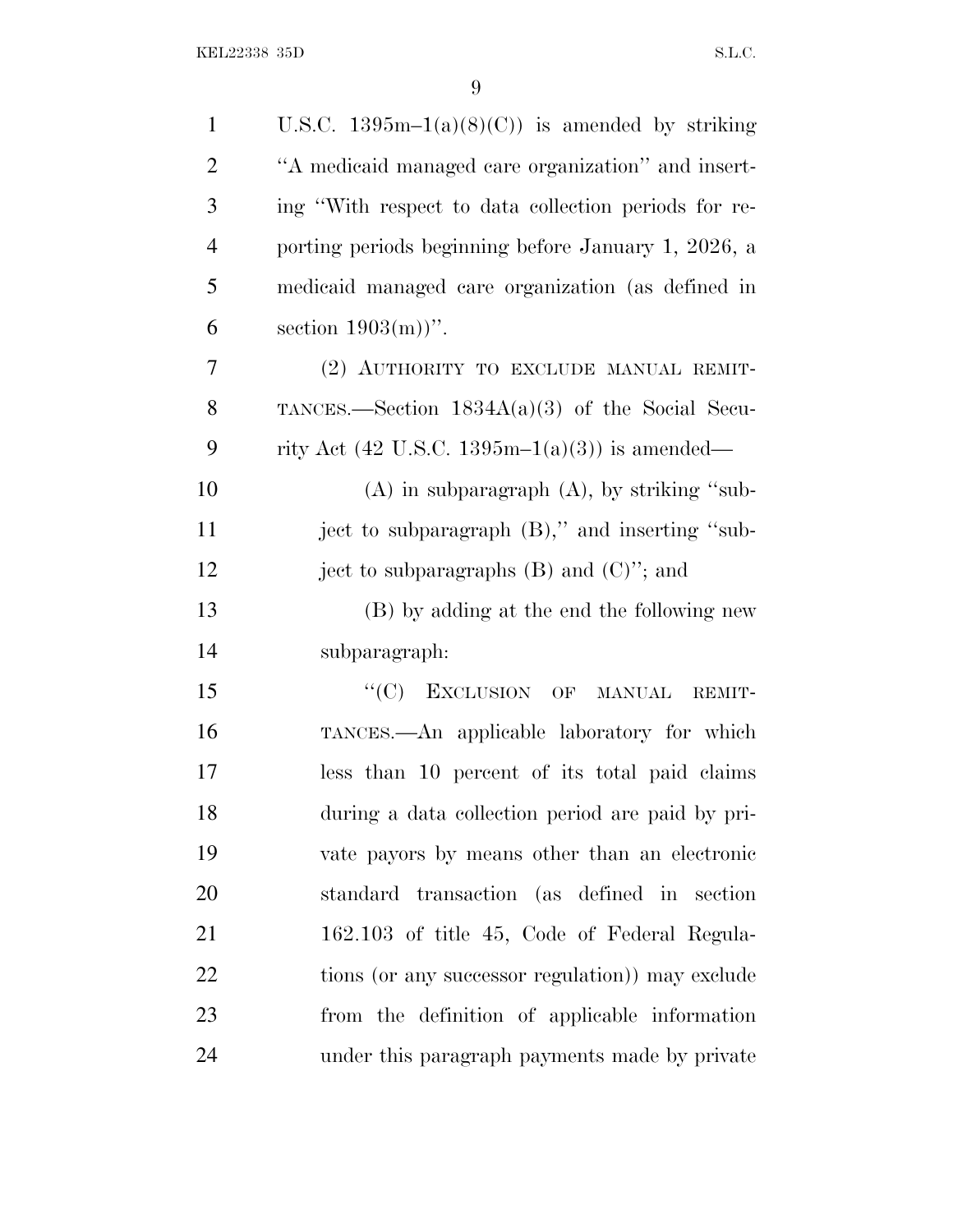| $\mathbf{1}$   | payors that are not made through an electronic      |
|----------------|-----------------------------------------------------|
| $\overline{2}$ | standard transaction.".                             |
| 3              | (d) MODIFICATION TO LIMITS ON PAYMENT REDUC-        |
| $\overline{4}$ | TIONS; IMPOSITION OF ANNUAL CAP ON PAYMENT IN-      |
| 5              | CREASES.                                            |
| 6              | PAYMENT REDUCTION LIMITS.-Section<br>(1)            |
| 7              | $1834A(b)(3)$ of the Social Security Act (42 U.S.C. |
| 8              | $1395m-1(b)(3)$ is amended—                         |
| 9              | $(A)$ in subparagraph $(A)$ , by striking "for      |
| 10             | each of 2017 through 2025" and inserting "for       |
| 11             | 2017 and each succeeding year"; and                 |
| 12             | $(B)$ in subparagraph $(B)$ —                       |
| 13             | $(i)$ in clause $(ii)$ , by striking "and" at       |
| 14             | the end; and                                        |
| 15             | (ii) by striking clause (iii) and insert-           |
| 16             | ing the following:                                  |
| 17             | "(iii) for $2023$ , 0 percent;                      |
| 18             | "(iv) for $2024$ , 2.5 percent; and                 |
| 19             | "(v) for $2025$ and each subsequent                 |
| 20             | year, 5 percent.".                                  |
| 21             | (2)<br>ANNUAL CAP ON PAYMENT<br><b>RATE</b><br>IN-  |
| 22             | CREASES.—Section $1834A(b)(3)$ of the Social Secu-  |
| 23             | rity Act (42 U.S.C. 1395m-1(b)(3)), as amended by   |
| 24             | paragraph $(1)$ , is amended—                       |
| 25             | $(A)$ in subparagraph $(A)$ —                       |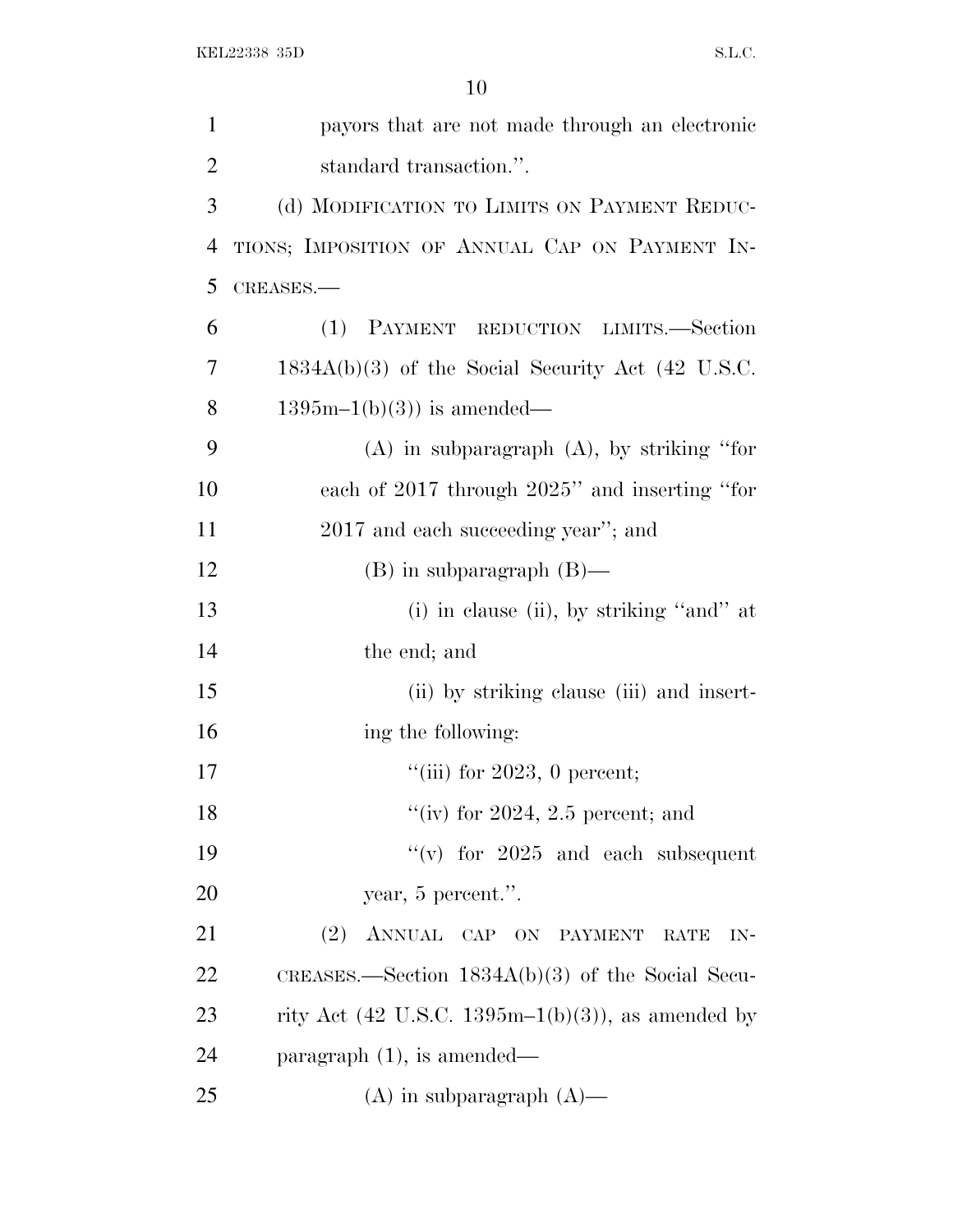| $\mathbf{1}$   | (i) by striking "test for $2017$ and             |
|----------------|--------------------------------------------------|
| $\overline{2}$ | each succeeding year—" and inserting             |
| 3              | $``test$ —                                       |
| $\overline{4}$ | "(i) for $2017$ and each succeeding              |
| 5              | year"; and                                       |
| 6              | (ii) in clause (i), as added by clause           |
| $\overline{7}$ | (i) of this subparagraph, by striking the        |
| 8              | period and inserting "; and"; and                |
| 9              | (iii) by adding at the end the fol-              |
| 10             | lowing new clause:                               |
| 11             | "(ii) for 2023 and each succeeding               |
| 12             | year, shall not result in an increase in pay-    |
| 13             | ments for a clinical diagnostic laboratory       |
| 14             | test for the year of greater than the appli-     |
| 15             | cable percent (as defined in subparagraph        |
| 16             | (D)) of the amount of payment for the test       |
| 17             | for the preceding year.";                        |
| 18             | $(B)$ in subparagraph $(B)$ , in the matter      |
| 19             | preceding clause (i), by striking "In this para- |
| <b>20</b>      | graph" and inserting "In clause (i) of subpara-  |
| 21             | graph $(A)$ "; and                               |
| 22             | (C) by adding at the end the following new       |
| 23             | subparagraph:                                    |
| 24             | "(D) DEFINITION OF APPLICABLE<br>PER-            |
| 25             | CENT FOR PURPOSES OF ANNUAL CAP ON PAY-          |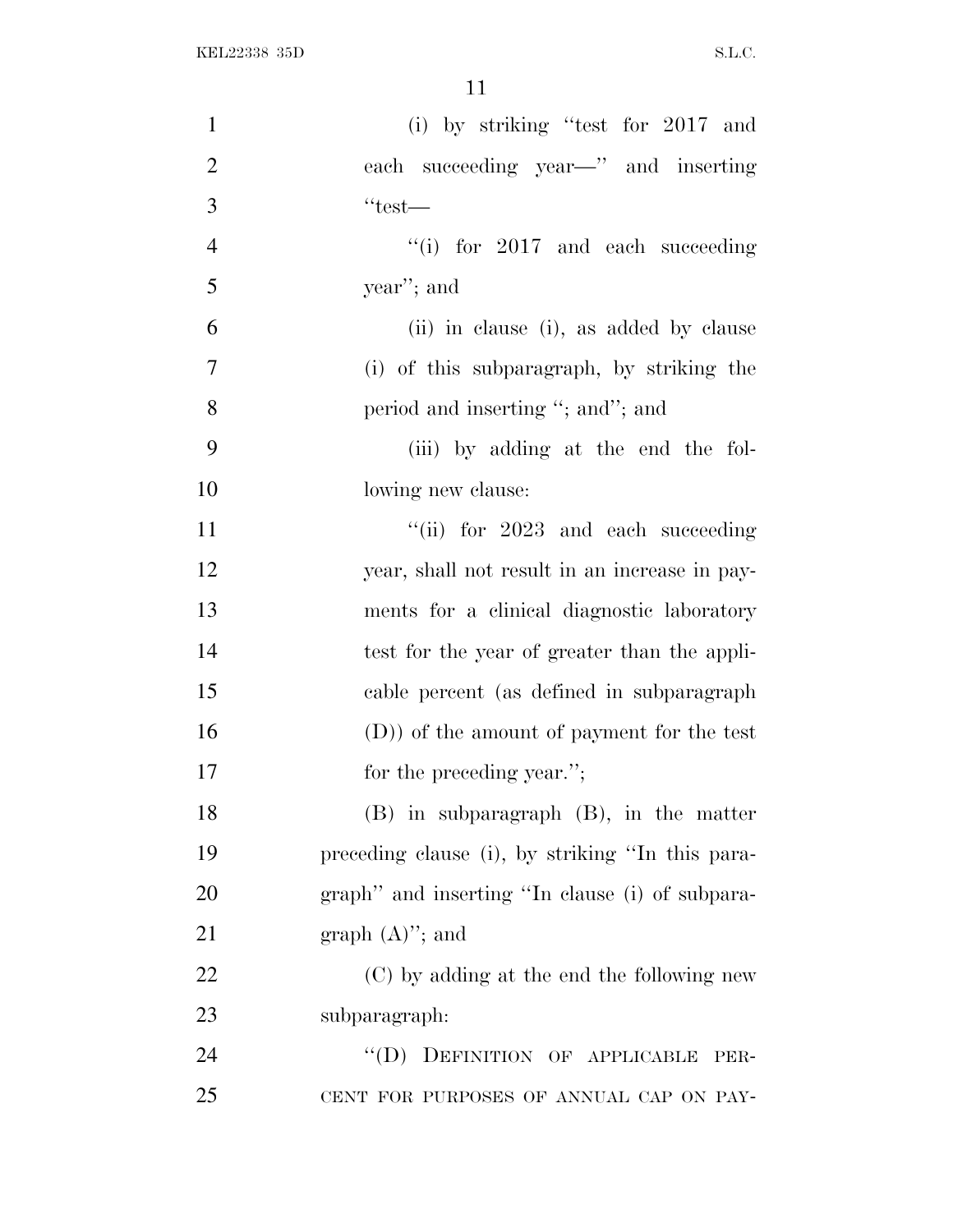| $\mathbf{1}$   | MENT INCREASES.—In clause (ii) of subpara-             |
|----------------|--------------------------------------------------------|
| $\overline{2}$ | graph $(A)$ , the term 'applicable percent' means      |
| 3              | the following:                                         |
| $\overline{4}$ | "(i) WIDELY AVAILABLE CLINICAL DI-                     |
| 5              | AGNOSTIC LABORATORY TESTS. With re-                    |
| 6              | spect to a widely available clinical diag-             |
| $\overline{7}$ | nostic laboratory test—                                |
| 8              | "(I) for 2023, 2.5 percent;                            |
| 9              | "(II) for 2024, 2.5 percent;                           |
| 10             | "(III) for 2025, 3.75 percent,                         |
| 11             | "(IV) for 2026, 3.75 percent;                          |
| 12             | and                                                    |
| 13             | "(V) for $2027$ and each subse-                        |
| 14             | quent year, 5 percent; and                             |
| 15             | "(ii) OTHER CLINICAL DIAGNOSTIC                        |
| 16             | LABORATORY TESTS.—With respect to a                    |
| 17             | clinical diagnostic laboratory test not de-            |
| 18             | scribed in clause (i), 5 percent.".                    |
| 19             | CONFORMING AMENDMENT.—Section<br>(3)                   |
| 20             | $1834A(b)(3)$ of the Social Security Act (42 U.S.C.    |
| 21             | $1395m-1(b)(3)$ is amended in the heading by strik-    |
| 22             | ing "REDUCTIONS" and inserting "MEDICARE PAY-          |
| 23             | MENT CHANGES".                                         |
| 24             | (e) REGULATIONS.— $(1)$ Not later than December 31,    |
| 25             | 2023, the Secretary of Health and Human Services shall |